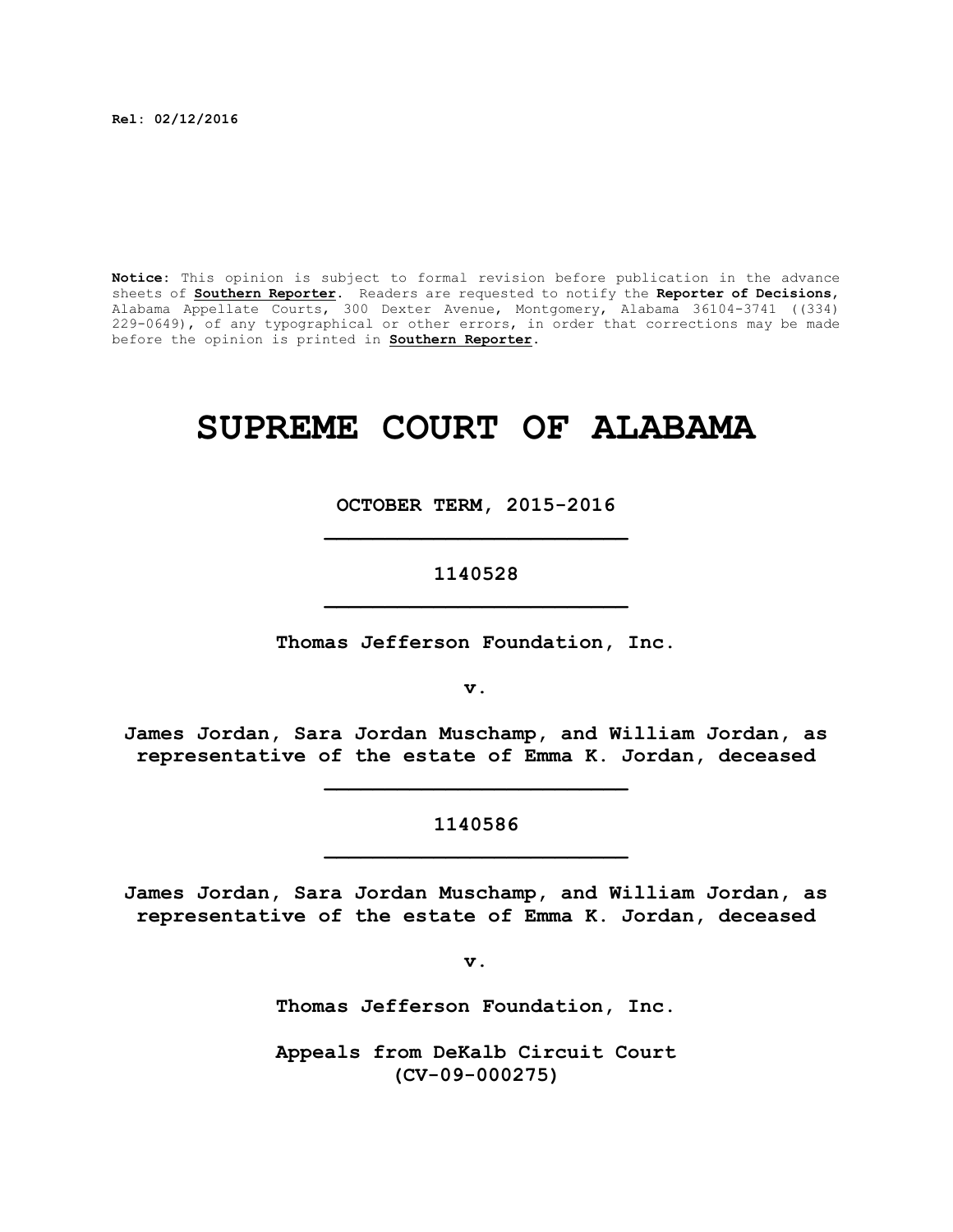1140528; 1140586 MAIN, Justice.

James Jordan, Sara Jordan Muschamp, and William Jordan, as representative of the estate of Emma K. Jordan, deceased (hereinafter referred to collectively as "the plaintiffs"), sued Thomas Jefferson Foundation, Inc. ("TJF"), in the DeKalb Circuit Court, stating the following counts: (1) misrepresentation; (2) "slander, libel, and trade infringement"; (3) fraud; (4) wantonness; (5) suppression; (6) negligence; (7) breach of contract; and (8) tortious interference with business relations. Only the enumerated claims  $(6)$ ,  $(7)$ , and  $(8)$  above were presented to the jury; the remaining claims were disposed of before the case went to the jury. The jury returned a verdict in favor of TJF on all three counts, and the trial court entered a judgment on the jury's verdict.

The plaintiffs filed a motion for a new trial, arguing, in pertinent part, that TJF did not disclose that it had insurance and that, therefore, "the venire was not properly qualified as to insurance." The plaintiffs' brief, at 4. The trial court granted the plaintiffs' motion for a new trial and vacated its prior judgment, basing its new ruling solely on the plaintiffs' argument that the trial court, believing there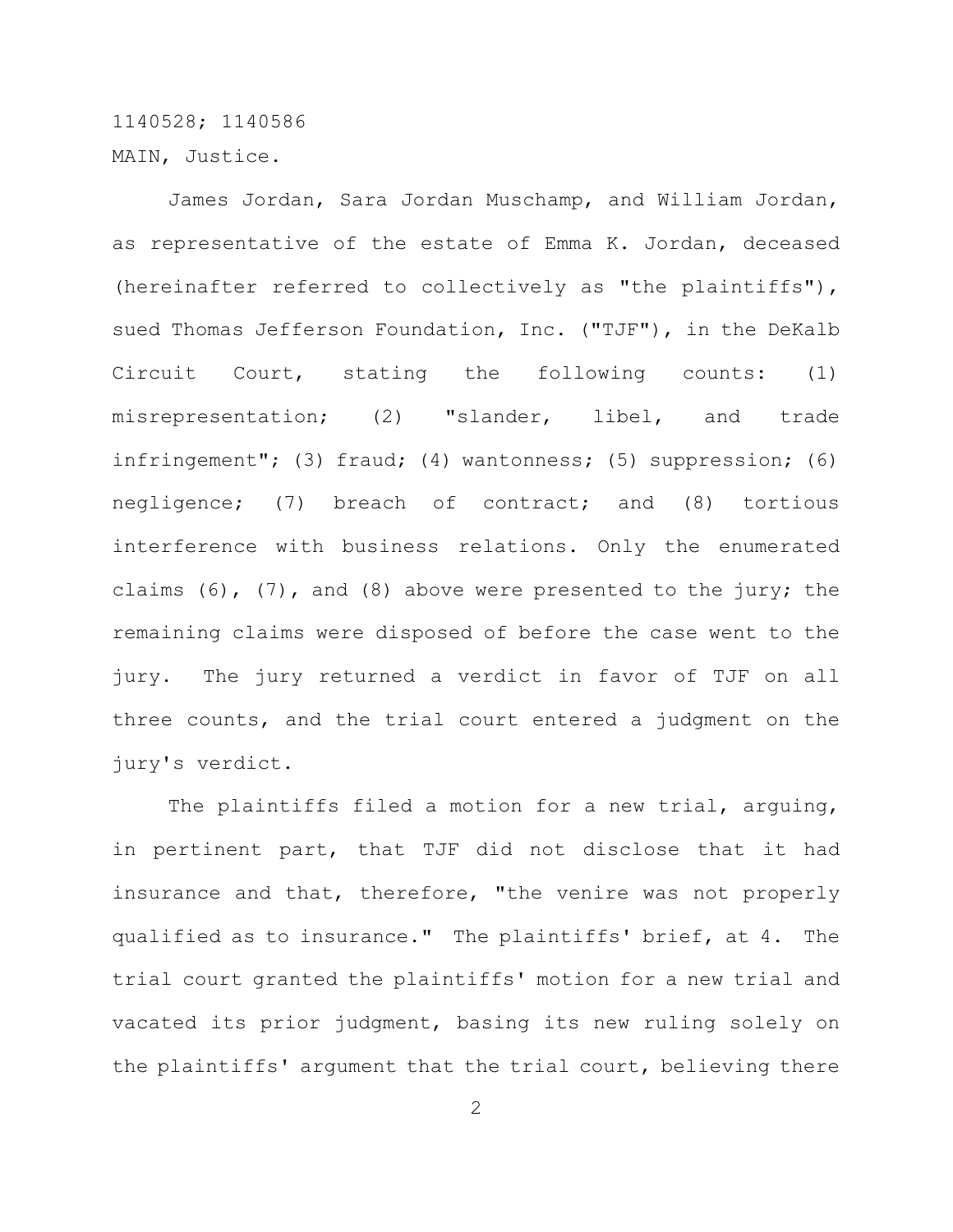was no insurance, had erroneously prevented the plaintiffs from conducting voir dire on the issue of insurance. TJF appeals, arguing, among other things, that the trial court erred in granting the plaintiffs' motion for a new trial. The plaintiffs have cross-appealed, arguing that the trial court erred in granting TJF's Rule 50(a), Ala. R. Civ. P., motion for a judgment as a matter of law ("JML")<sup>1</sup> and dismissing, as a matter of law, the plaintiffs' suppression claim. We reverse the trial court's judgment insofar as it granted the plaintiffs' motion for a new trial, and we affirm the trial

<sup>1</sup>Rule 50(a), Ala. R. Civ. P., provides:

"(a) Judgment as a matter of law.

"(1) If during a trial by jury a party has been fully heard on an issue and there is no legally sufficient evidentiary basis for a reasonable jury to find for that party on that issue, the court may determine the issue against that party and may grant a motion for judgment as a matter of law against that party with respect to a claim or defense that cannot under the controlling law be maintained or defeated without a favorable finding on that issue.

"(2) Motions for judgment as a matter of law may be made at any time before submission of the case to the jury. Such a motion shall specify the judgment sought and the law and the facts on which the moving party is entitled to the judgment."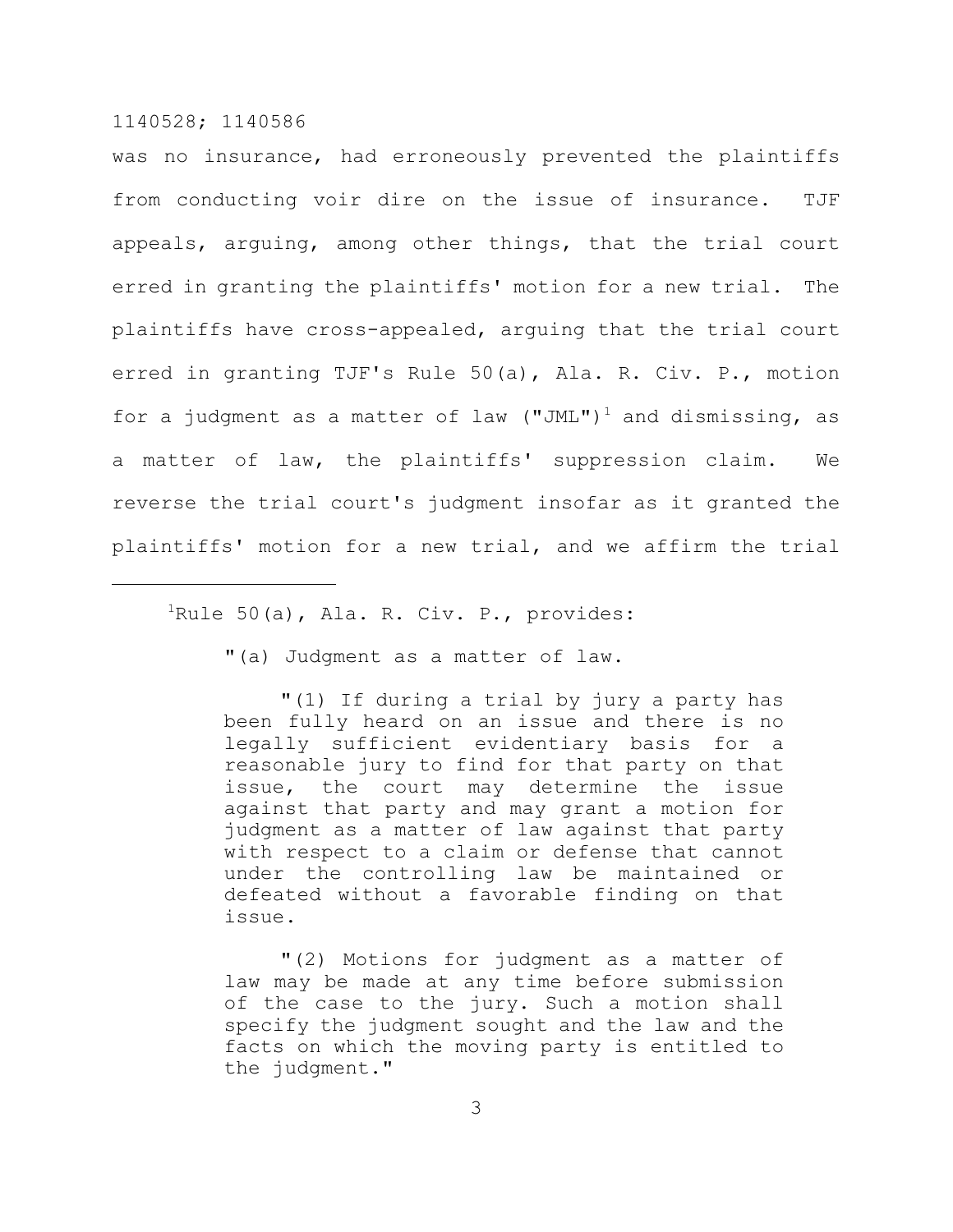court's judgment insofar as it granted TJF's motion for a JML on the plaintiffs' suppression claim.

#### I. Facts and Procedural History

TJF is a nonprofit organization that owns and curates a museum in Monticello, the historic home of Thomas Jefferson, located near Charlottesville, Virginia. Visitors to Monticello can view items that were once the property of Thomas Jefferson, reproductions of items that were once the property of Thomas Jefferson, and "period pieces," which, although not the property of Thomas Jefferson, were made during his lifetime. Some of the items on display at Monticello are owned by TJF, and some items are on loan from individuals. TJF conducts continuous research on Jefferson's life, including research regarding property thought to have been owned by him. This research (1) can confirm that a particular item is authentic and/or that it was once owned by Jefferson; (2) can confirm that a particular item is not authentic and/or that it was not once owned by Jefferson; and (3) can reveal that items once thought to be authentic and to have been the property of Jefferson (two issues relevant in this case) are, in fact, not authentic and/or are not property previously owned by him.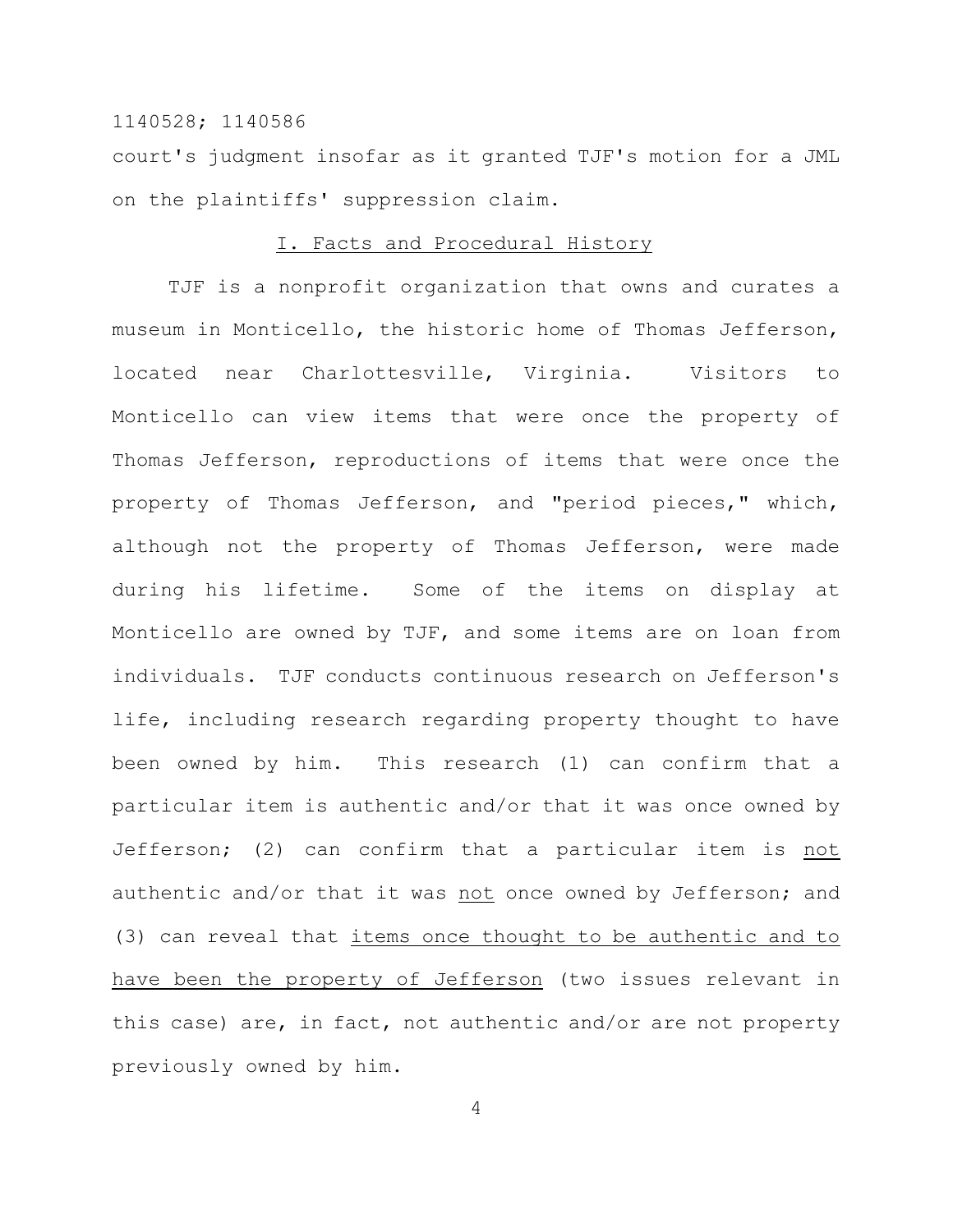In 1957, Juliet Graves Cantrell, a resident of Rome, Georgia, lent TJF a piece of furniture known as a "filing press" for display at Monticello. The plaintiffs claim that it is undisputed that the filing press once belonged to Jefferson. Cantrell also owned a piece of furniture known as a "dressing table," which was thought to have been the property of Jefferson, although Cantrell's belief apparently was never officially confirmed. Cantrell passed away sometime in or about 1976 and bequeathed the filing press, which was then on loan to TJF, and the dressing table to Emma. In 1977, Emma lent TJF the dressing table for use in the museum. Certain documents entitled "loan agreements" were executed with TJF when the filing press and, later, the dressing table, were lent to TJF, and there were subsequent loan agreements executed by Emma,  $2$  James, and Sara.<sup>3</sup>

The loan agreements for the filing press and the dressing table executed in 1976 and 1977, respectively, were silent as

 $2$ Emma died in 2013.

 $3$ It is undisputed that, at all times relevant to this case, the filing press and dressing table were jointly owned by Emma and her children, James and Sara, although it is not clear how James and Sara acquired their interests. However, ownership of the filing press and dressing table is not an issue on appeal.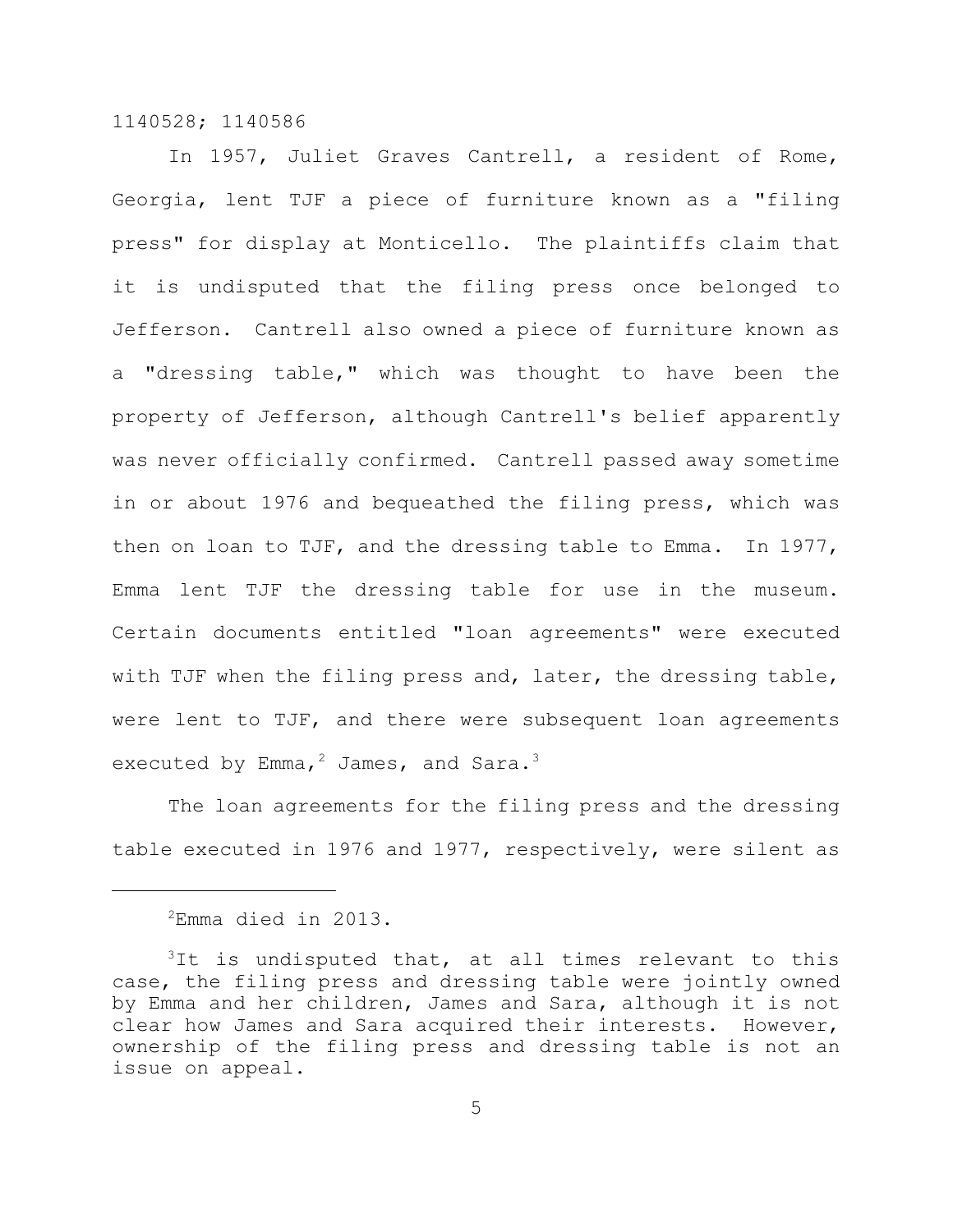to whether TJF had the authority to perform any "conservation" work on the furniture without first obtaining permission from Emma, James, and/or Sara, the owners of the property; however, in 1977, Sara drafted a letter to TJF granting it permission to perform conservation work on the dressing table. The 1976 loan agreement governing the filing press was replaced by a new loan agreement in 1987, which stated that TJF could not perform any conservation work on the filing press without James's permission. The 1977 loan agreement governing the dressing table was replaced by a new loan agreement in 1988, which stated that TJF could not perform any conservation work on the dressing table without Sara's permission. However, TJF had already performed conservation work on the filing press in 1983 and on the dressing table in 1984, without first receiving authorization from either James or Sara, prior to the execution of the 1987 and 1988 loan agreements that expressly required James's and/or Sara's permission to perform any conservation work on the furniture.

In November 2007 (30 years after the loan agreements were executed in 1976 and 1977), the plaintiffs removed the furniture from Monticello and shipped it to Sotheby's, an antiques auction house located in Manhattan, New York, to be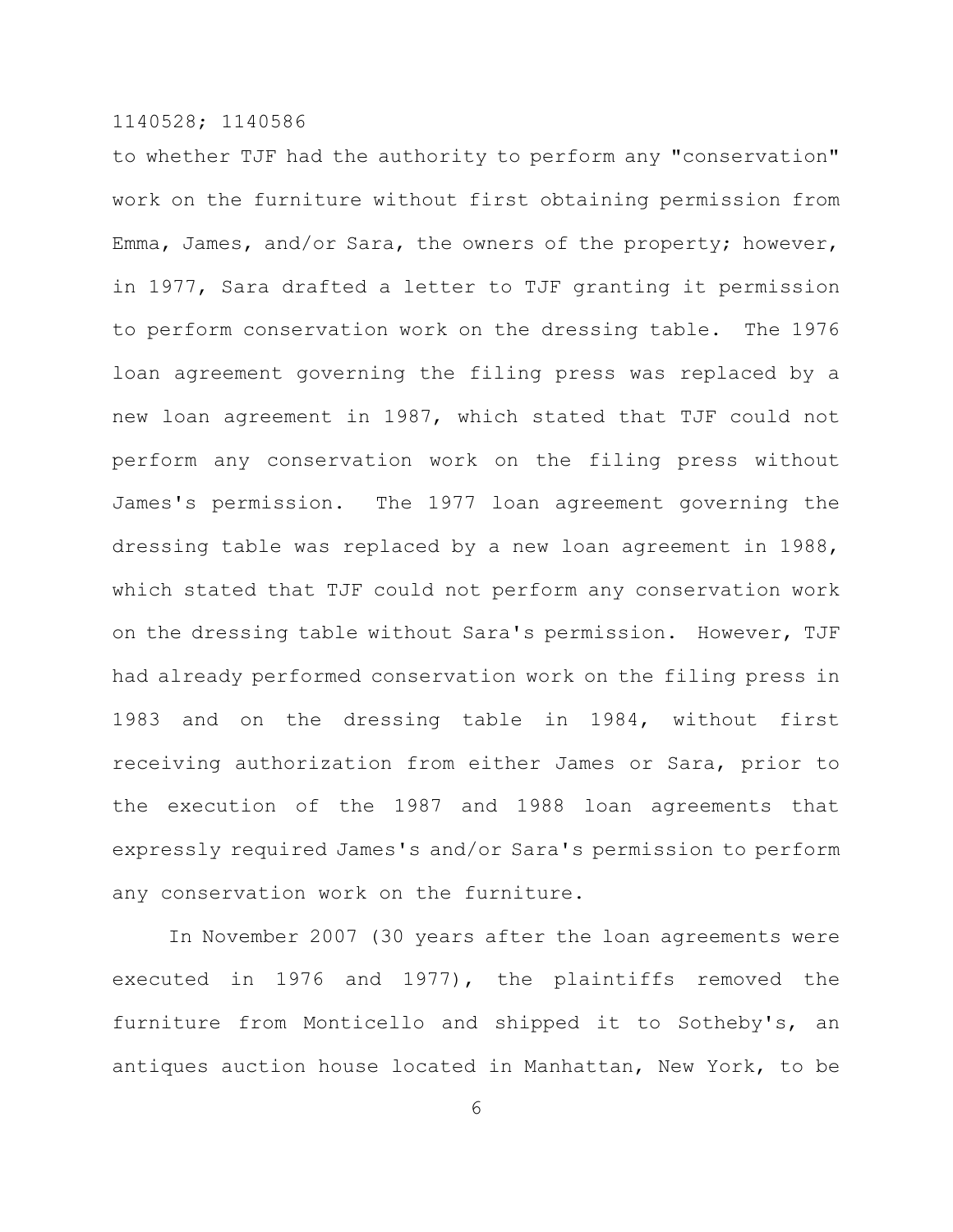sold at auction. Thereafter, Sotheby's "research consultants" investigated the authenticity of the dressing table and questioned whether it had actually been owned by Jefferson. Sotheby's consultants also determined that the filing press was not in sufficiently original condition to be offered for bid. Therefore, Sotheby's declined to place either piece of furniture for sale at auction; according to the plaintiffs, Sotheby's found that the value of the dressing table had been "destroyed" and that the filing press then had a market value of \$20,000 to \$30,000, whereas "its fair market value would be around \$4 million," the plaintiffs' brief, at 21, had it not been the subject of the conservation work by TJF. In any event, Sotheby's identified TJF as the most likely purchaser of the furniture if it were to be sold at auction. Accordingly, James and Sara offered to sell the furniture to TJF; however, according to the plaintiffs, TJF declined to purchase the furniture "at a price commensurate with the fair market value of the ... furniture." The plaintiffs then sued TJF, alleging that, "[a]s a proximate result of the aforesaid acts[, i.e., the allegedly unauthorized conservation work on the furniture by TJF], the plaintiffs are unable to sell the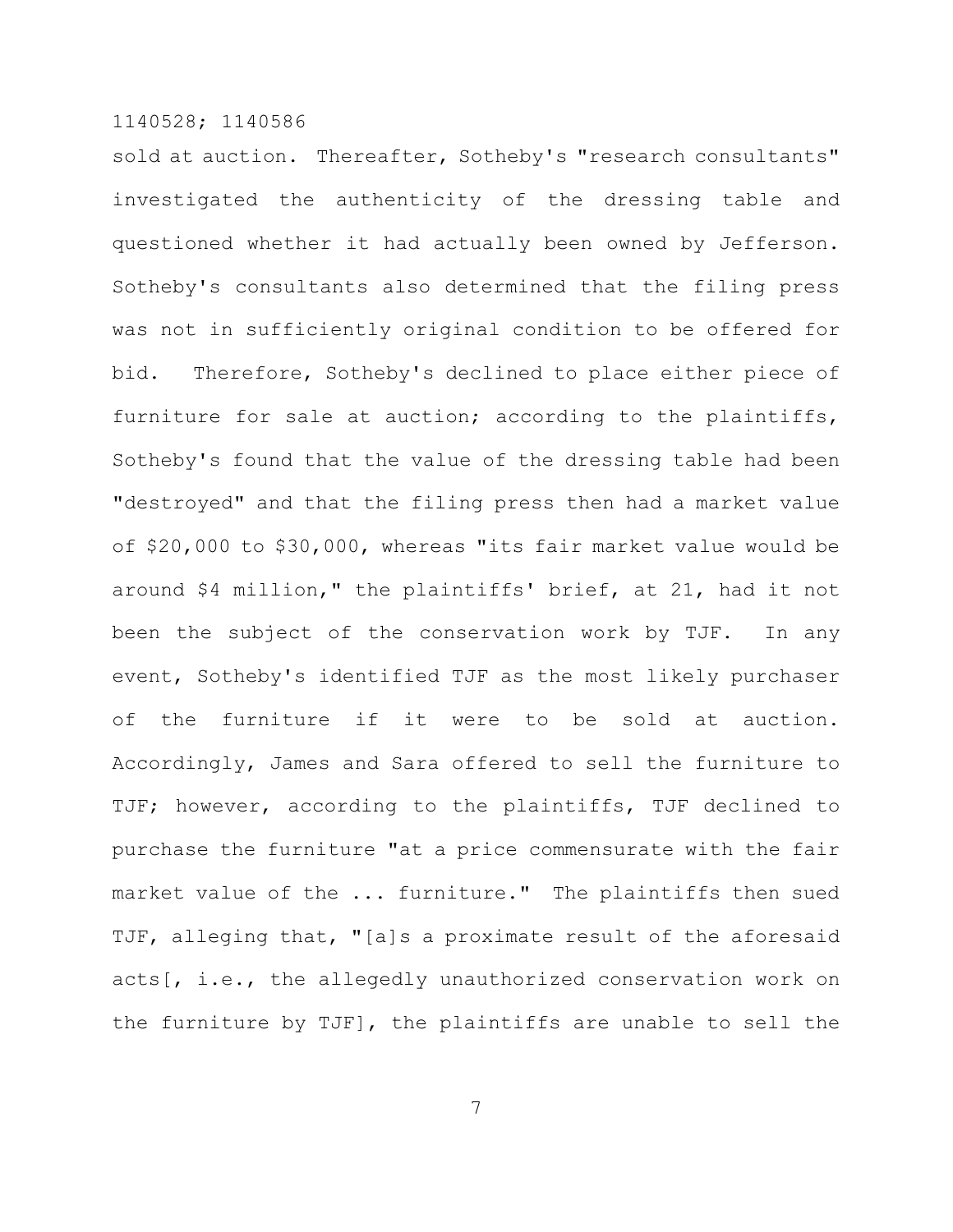subject chattels for their true market value that could only have been achieved at a Sotheby's auction."

As stated above, only the plaintiffs' claims of negligence, breach of contract, and tortious interference with business relations were presented to the jury. The jury returned a verdict in favor of TJF, and the trial court entered a judgment on that verdict. However, the trial court subsequently granted the plaintiffs' Rule 59, Ala. R. Civ. P., motion for a new trial and vacated its previous judgment. TJF appeals from the trial court's order granting the plaintiffs' motion for a new trial; the plaintiffs cross-appeal from the trial court's order granting TJF's motion for a JML as to their suppression claim.

#### II. Standards of Review

## A. Motion for a New Trial

"When the court grants a motion for a new trial on grounds other than a finding that the verdict is against the great weight or preponderance of the evidence, this Court's review is limited.

> "'"It is well established that a ruling on a motion for a new trial rests within the sound discretion of the trial judge. The exercise of that discretion carries with it a presumption of correctness, which will not be disturbed by this Court unless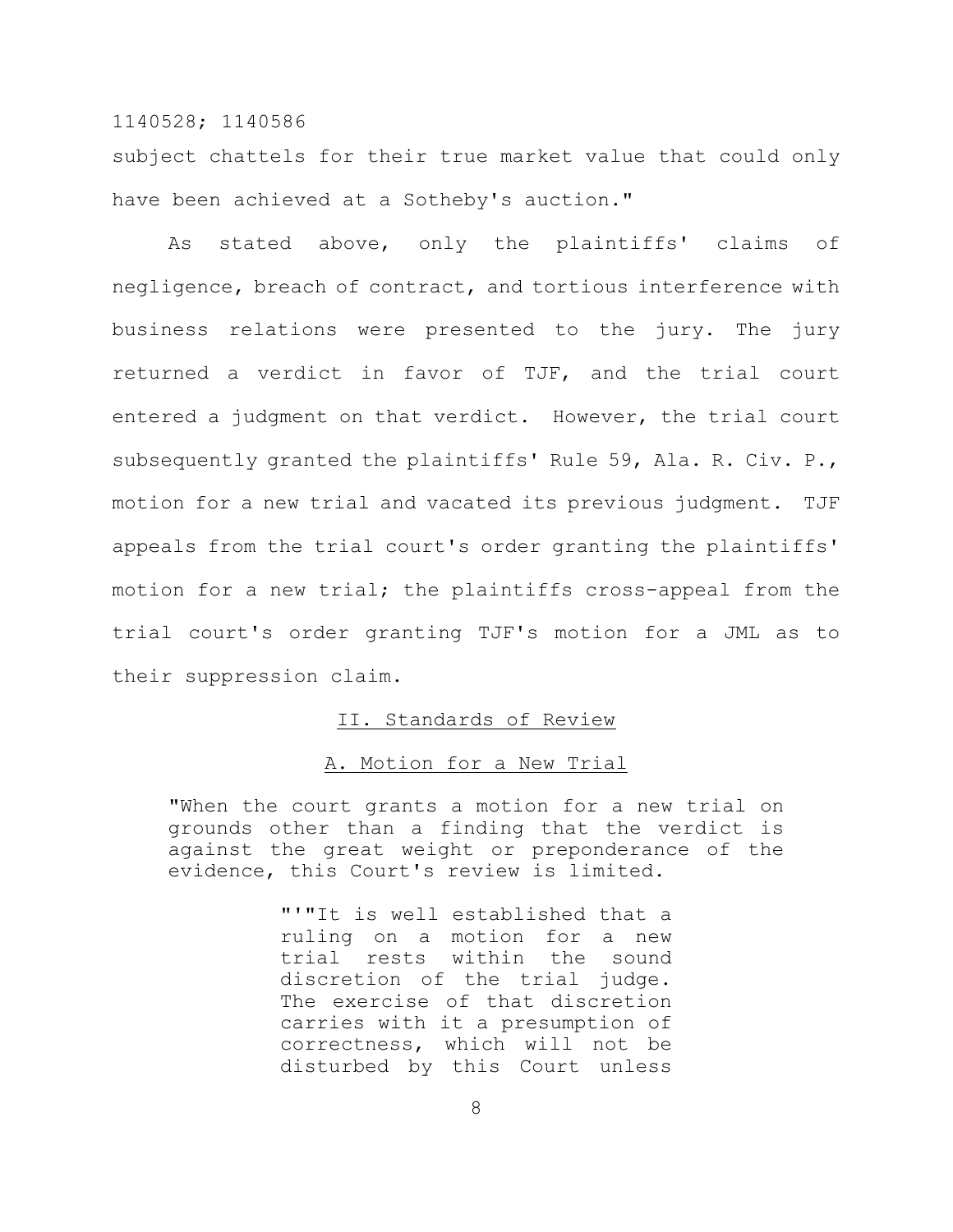some legal right is abused and the record plainly and palpably shows the trial judge to be in error."'

"Curtis v. Faulkner Univ., 575 So. 2d 1064, 1065–66 (Ala. 1991) (quoting Kane v. Edward J. Woerner & Sons, Inc., 543 So. 2d 693, 694 (Ala. 1989), quoting in turn Hill v. Sherwood, 488 So. 2d 1357, 1359  $(1986)$ )."

Baptist Med. Ctr. Montclair v. Whitfield, 950 So. 2d 1121,

1125-26 (Ala. 2006).

## B. Motions for Judgments as a Matter of Law

"'The standard of review applicable to a ruling on a motion for [a JML] is identical to the standard used by the trial court in granting or denying [that motion]. Thus, in reviewing the trial court's ruling on the motion, we review the evidence in a light most favorable to the nonmovant, and we determine whether the party with the burden of proof has produced sufficient evidence to require a jury determination.

"'....

"'... In ruling on a motion for a [JML], the trial court is called upon to determine whether the evidence was sufficient to submit a question of fact to the jury; for the court to determine that it was, there must have been "substantial evidence" before the jury to create a question of fact. "[S]ubstantial evidence is evidence of such weight and quality that fair-minded persons in the exercise of impartial judgment can reasonably infer the existence of the fact sought to be proved."'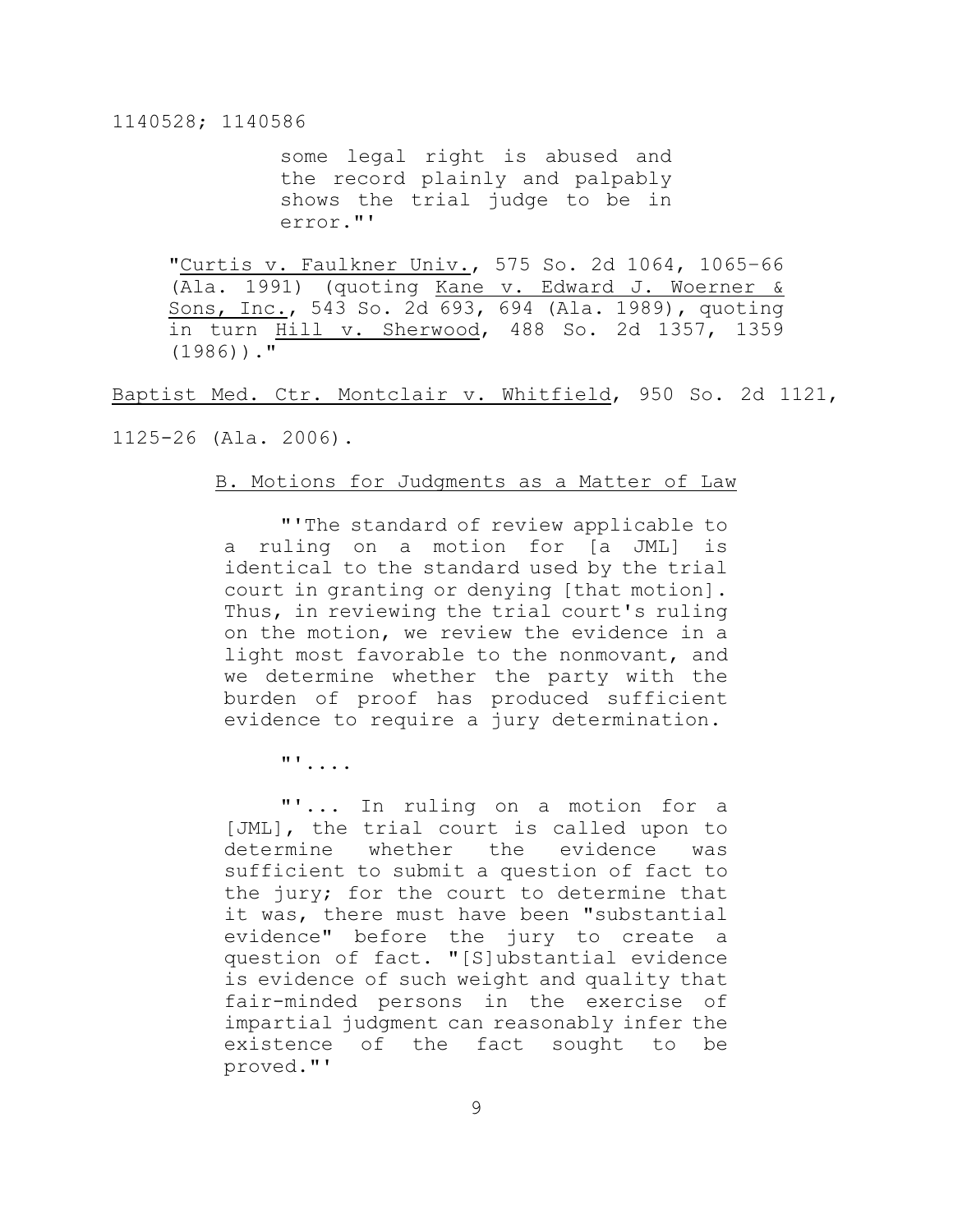"American Nat'l Fire Ins. Co. v. Hughes, 624 So. 2d 1362, 1366–67 (Ala. 1993). (Citations omitted.)" Acceptance Ins. Co. v. Brown, 832 So. 2d 1, 12 (Ala. 2001).

#### III. Analysis

TJF and the plaintiffs raise numerous issues on appeal. First, TJF argues that the trial court exceeded its discretion in granting the plaintiffs' motion for a new trial because, it says, the plaintiffs waived their opportunity to conduct voir dire on the issue of insurance and there was no evidence regarding insurance by which the jury could have been influenced. TJF argues, alternatively, that the trial court erred in denying TJF's Rule 50(a) motion for a JML as to the plaintiffs' claims of negligence, tortious interference with business relations, and breach of contract. Finally, TJF contends that the trial court erred by not granting TJF's motion to dismiss for lack of personal jurisdiction. The plaintiffs contend in their cross-appeal that the trial court erred in granting TJF's motion for a JML as to the plaintiffs' suppression claim.

#### A. Motion for a New Trial

TJF argues that the trial court exceeded its discretion in granting the plaintiffs' motion for a new trial because,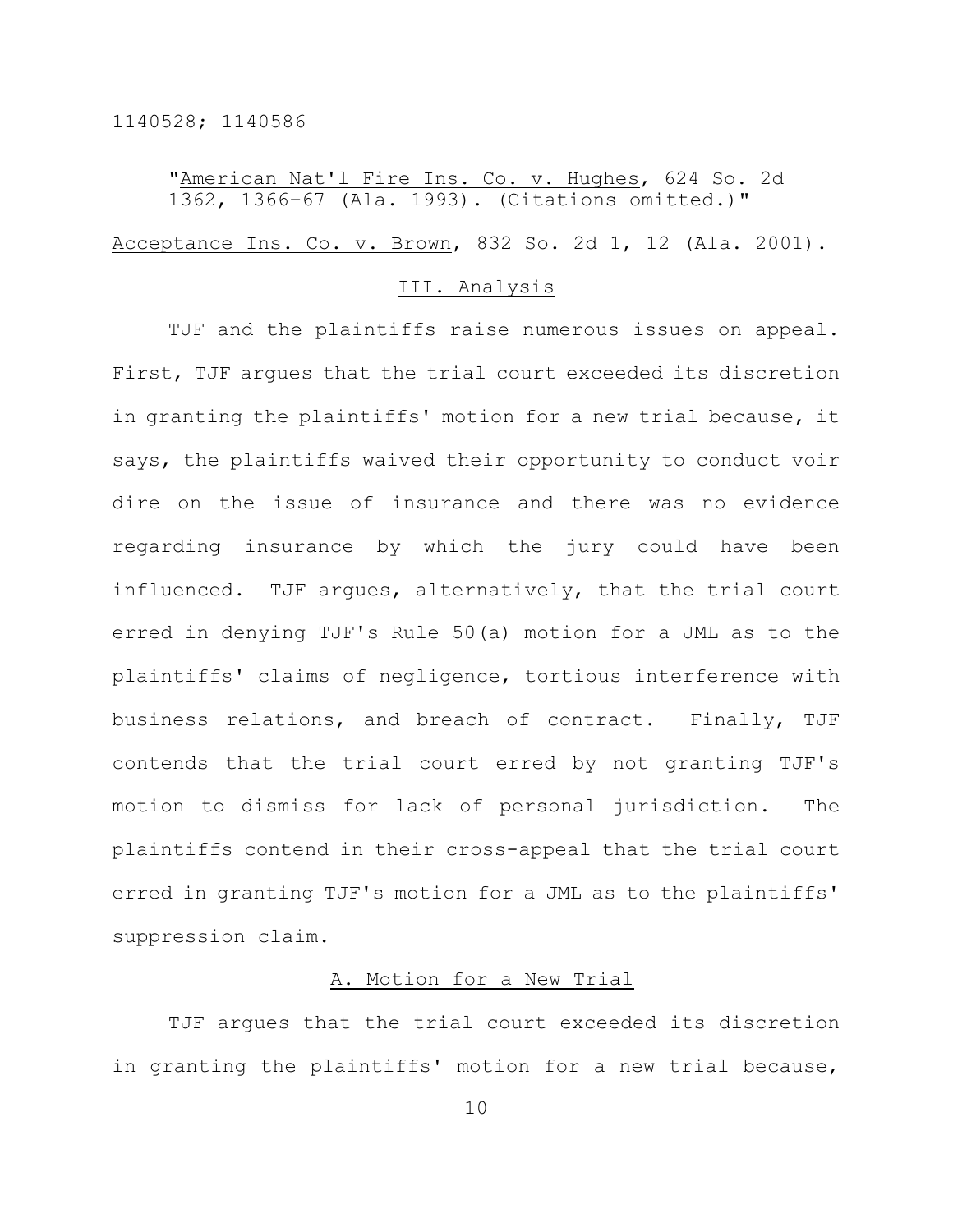TJF says, the plaintiffs, who complained in the motion of being improperly denied the right to conduct voir dire on the issue of insurance, waived that right by making no request or attempt to question the venire on the issue of insurance. It is undisputed that the plaintiffs did not seek to conduct voir dire on the issue of insurance; the record on appeal clearly establishes that fact. See R. 1768 (Plaintiffs' counsel stating: "Well, Judge, I did not raise it [the issue of insurance] in venire. I'll be perfectly candid. I did not raise it in venire."). We agree with TJF.

The facts surrounding whether TJF disclosed the existence of insurance to the trial court are not entirely clear. For all that appears, the trial court summoned counsel for both sides to the bench for an off-the-record sidebar during voir dire; there is no transcript of the sidebar. According to the parties, during the sidebar, the trial court asked one of two things: "Is there insurance in this case?" or "Is there insurance coverage in this case?" $4$  In response to the trial

 $4$ None of the parties remembers the exact wording of the question. Presumably, the distinction the parties are attempting to make between the two questions is that the first question (whether there exists insurance in this case) would show only the ownership of one or more insurance policies by TJF, whereas the second question (whether there exists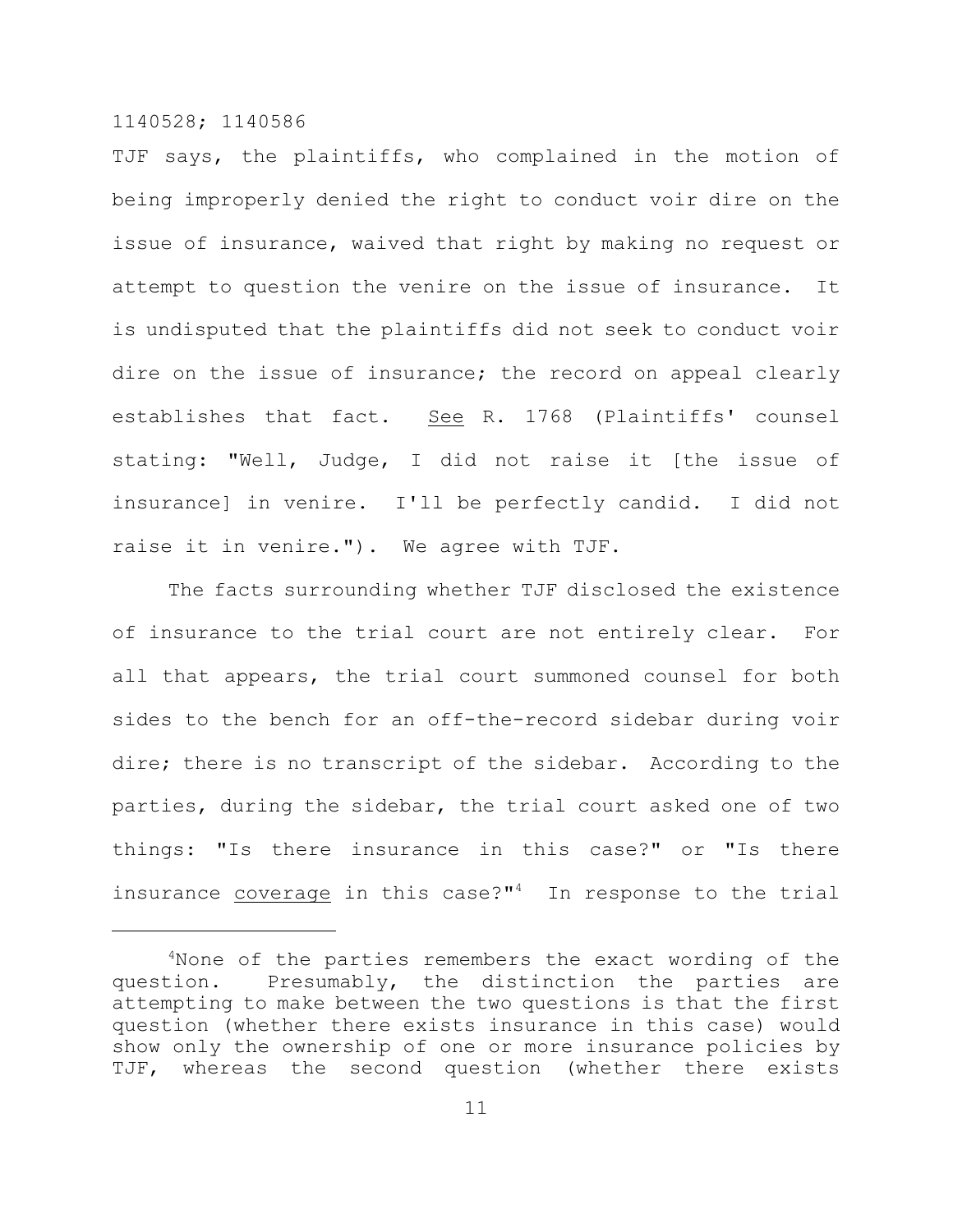court's question, TJF's counsel answered in the negative. Curiously, the plaintiffs' counsel remained silent after TJF's counsel's response, despite the fact that it is undisputed that plaintiffs' counsel was, at that very moment, in physical possession of TJF's insurance policy, which had been obtained during discovery, and that the insurance policy was listed on both sides' respective exhibit lists. In any event, the trial court, based on TJF's representation that there existed either no insurance or no insurance coverage in this case, determined that there would be no voir dire on the issue of insurance; the plaintiffs did not object to the trial court's decision at that time or at any time during trial. It is undisputed that the plaintiffs did not complain of the lack of voir dire on the issue of insurance until they filed their motion for a new trial, which sought a new trial based solely on that one allegation of error on the part of the trial court.

By failing to timely object to the trial court's decision to forgo voir dire on the issue of insurance, the plaintiffs waived that issue both in the trial court and at the

insurance coverage in this case) would show whether any potential monetary judgment against TJF in this case would actually be covered, i.e., paid, by one or more of its insurers.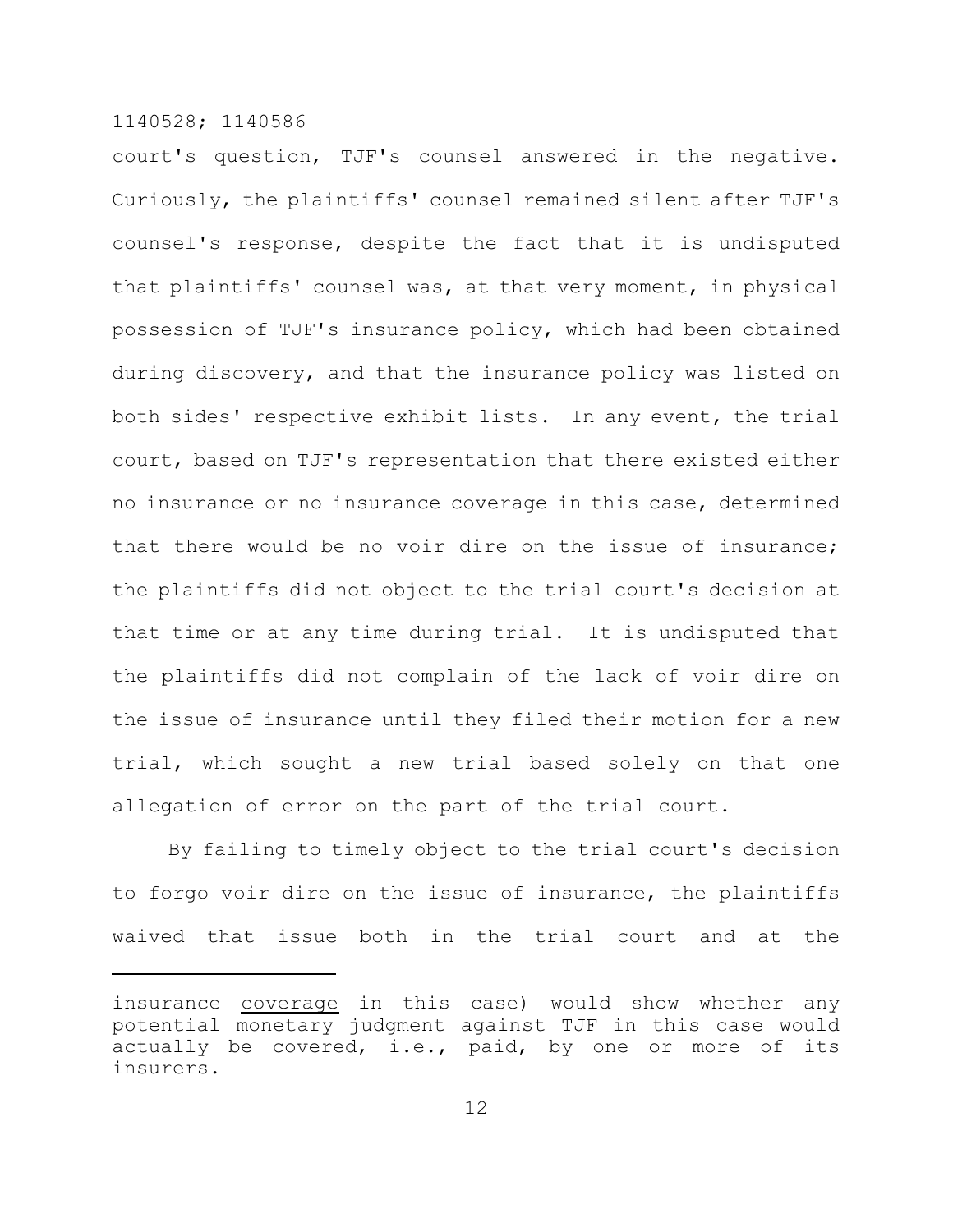appellate level. It is well settled that "[w]hen a party fails to use reasonable diligence in questioning potential jurors, that party waives any right to later challenge the jury on a motion for new trial." Volkswagen of America, Inc. v. Marinelli, 628 So. 2d 378, 389 (Ala. 1993) (citing Aaron v. State, 273 Ala. 337, 139 So. 2d 309 (1961), cert. denied, 371 U.S. 846 (1962) (emphasis added)). See also Holland v. Brandenberg, 627 So. 2d 867, 870 (Ala. 1993) ("Failure to use due diligence in testing jurors as to qualifications or grounds of challenge is an effective waiver of grounds of challenge; a [party] cannot sit back and invite error based on a juror's disqualification." (citing Beasley v. State, 337 So. 2d 80 (Ala. Crim. App. 1976)) (emphasis added)); and Gwin v. Church, 272 Ala. 674, 680, 133 So. 2d 880, 887 (1961) (noting the well settled rule that a party is entitled "to have the jurors qualified as to their relation to, or interest, in any insurance company which would be liable, in whole or in part, for any judgment that might be rendered against the defendant"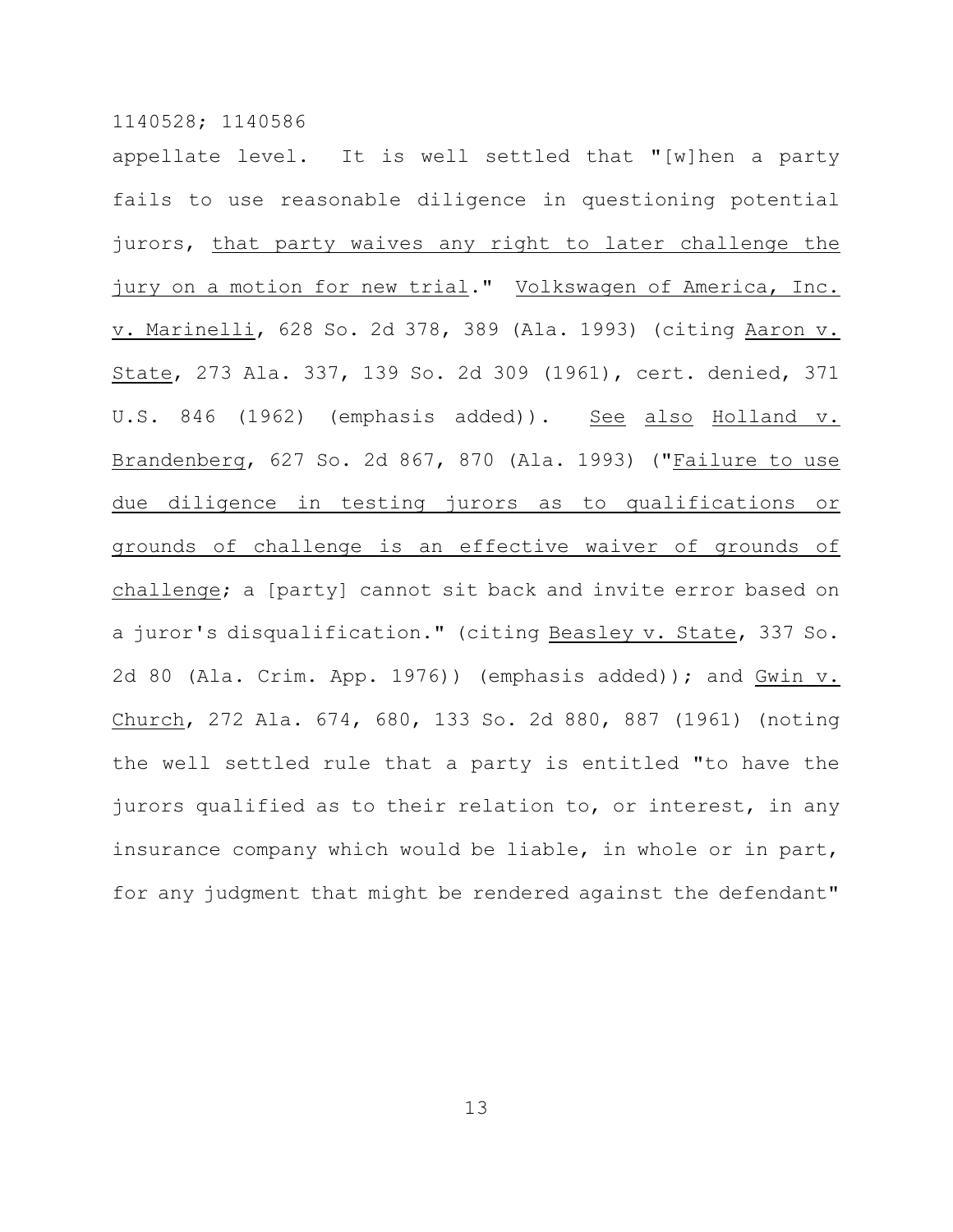but only upon the filing of a "seasonable[5] and proper motion" (citing numerous authorities) (emphasis added)).

The plaintiffs, by failing to exercise "due diligence" in raising the issue of their right to conduct voir dire on the issue of insurance and thereby failing to raise the issue in a "seasonable" manner -- i.e., by waiting until an adverse judgment had been entered against them and then raising the issue for the first time in their motion for a new trial - waived their opportunity to present an objection as to this issue. See Volkswagen, supra; Holland, supra; and Gwin, supra. Furthermore, "a party 'cannot by his own voluntary conduct invite error and then seek to profit thereby.'" Mississippi Valley Title Ins. Co. v. Hooper, 707 So. 2d 209, 213 n. 5 (Ala. 1997) (citing Slaton v. State, 680 So. 2d 879, 892 (Ala. Crim. App. 1995), and Phillips v. State, 527 So. 2d 154 (Ala. 1988)). The plaintiffs, by making no objection or not requesting the opportunity to conduct voir dire on the issue of insurance after TJF allegedly falsely informed the trial court that it had either no insurance or no insurance

 $5"$ Seasonable" is defined, in pertinent part, as "within a reasonable time." Black's Law Dictionary 1554 (10th ed. 2014).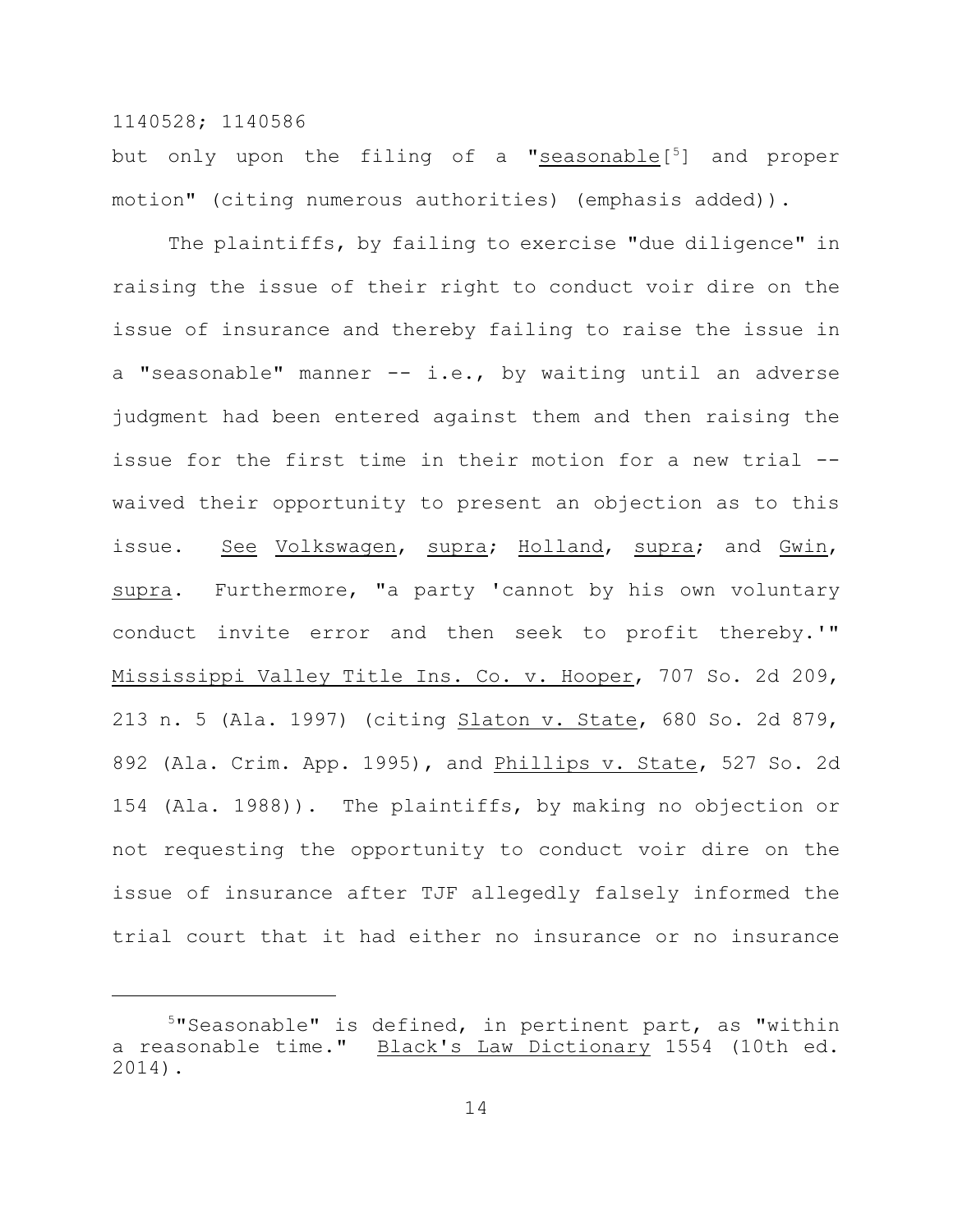coverage in this matter, clearly invited the error of which they now complain; this Court will not provide relief to a party who, by his or her own conduct, created the error for which he or she seeks redress. See Mississippi Valley Title Ins. Co., supra. Thus, the trial court exceeded its discretion in granting the plaintiffs' motion for a new trial, and that order is due to be reversed.

Because we hold that the judgment on the jury verdict in favor of TJF is due to be reinstated, we pretermit discussion of TJF's additional grounds for appellate review.<sup>6</sup> Instead, we now turn to the plaintiffs' cross-appeal.

#### B. The Plaintiffs' Cross-Appeal

The plaintiffs contend that the trial court erroneously granted TJF's motion for a JML insofar as it dismissed the plaintiffs' suppression claim. The plaintiffs' suppression claim is fairly straightforward: They argue that TJF "never disclosed the restoration or finishing work" it had performed on the filing press and the dressing table (thus suppressing a material fact) and that, as a result of TJF's alleged

 $6$ Because we do not reach the JML and personal-jurisdiction issues, we also do not address the plaintiffs' argument concerning our appellate jurisdiction to consider those issues.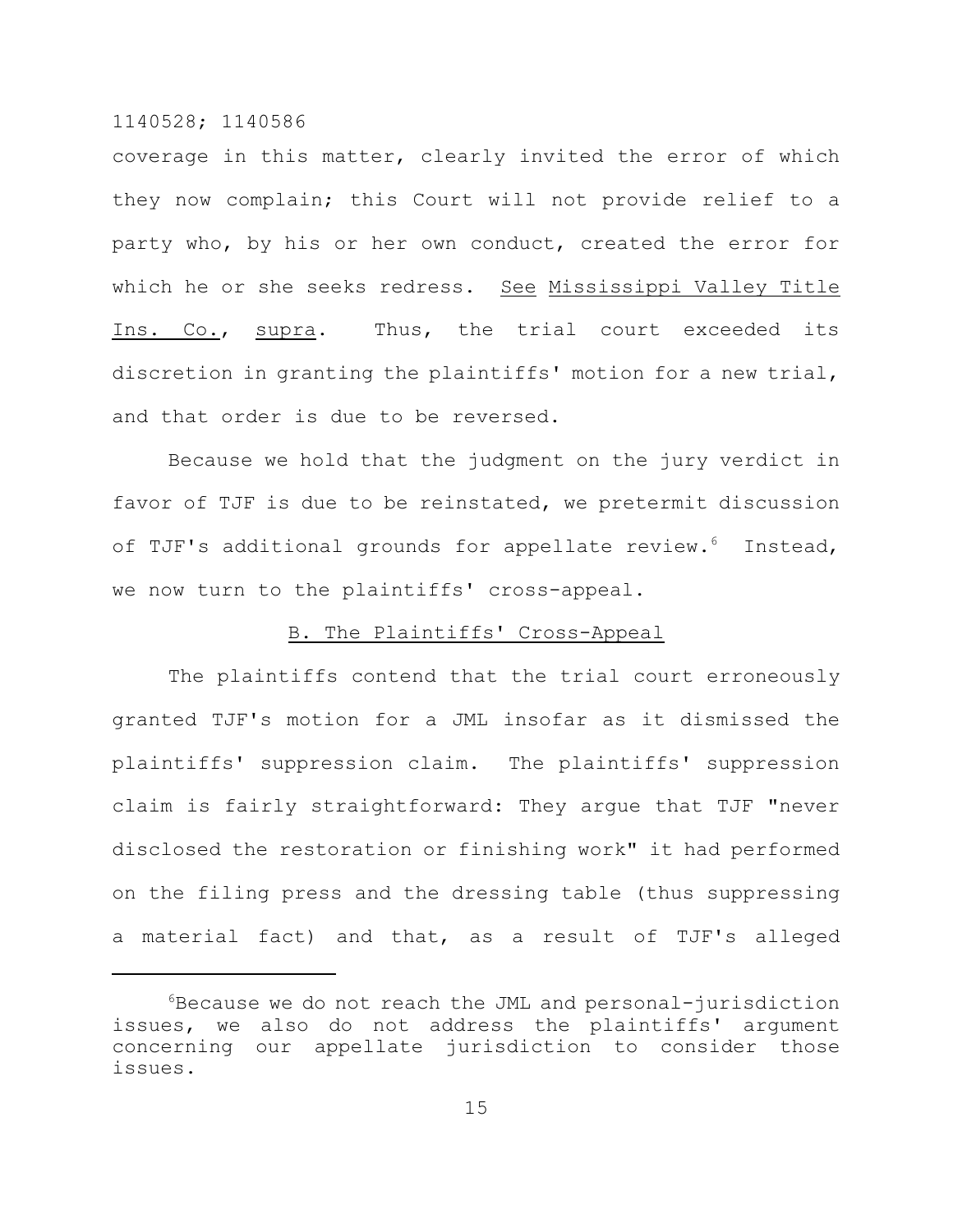suppression of that material fact, the plaintiffs "were deprived of the opportunity to seek advice from any furniture conservation or appraisal experts." The plaintiffs' brief, at 69. We agree with TJF, however, that the suppression claim is barred by the 20-year rule of repose and thus was properly dismissed.

In Ex parte Liberty National Life Insurance Co., 825 So. 2d 758 (Ala. 2002), this Court presented a detailed explanation of Alabama's 20-year rule of repose, stating, in pertinent part:

"Since 1858, causes of action asserted in Alabama courts more than 20 years after they could have been asserted have been considered to have been extinguished by the rule of repose. See Rector v. Better Houses, Inc., 820 So. 2d 75, 77 n. 2 (Ala. 2001) ('Since this Court decided McArthur v. Carrie's Administrator, 32 Ala. 75 (1858), Alabama has followed a rule of repose, or rule of prescription, of 20 years.'). The well-established rule recognizes the realities that surround the inverse relationship between the passage of time and the ability to fairly and justly resolve disputes:

"'As a matter of public policy, and for the repose of society, it has long been the settled policy of this state, as of others, that antiquated demands will not be considered by the courts, and that, without regard to any statute of limitations, there must be a time beyond which human transactions will not be inquired into.... It is necessary for the peace and security of society that there should be an end of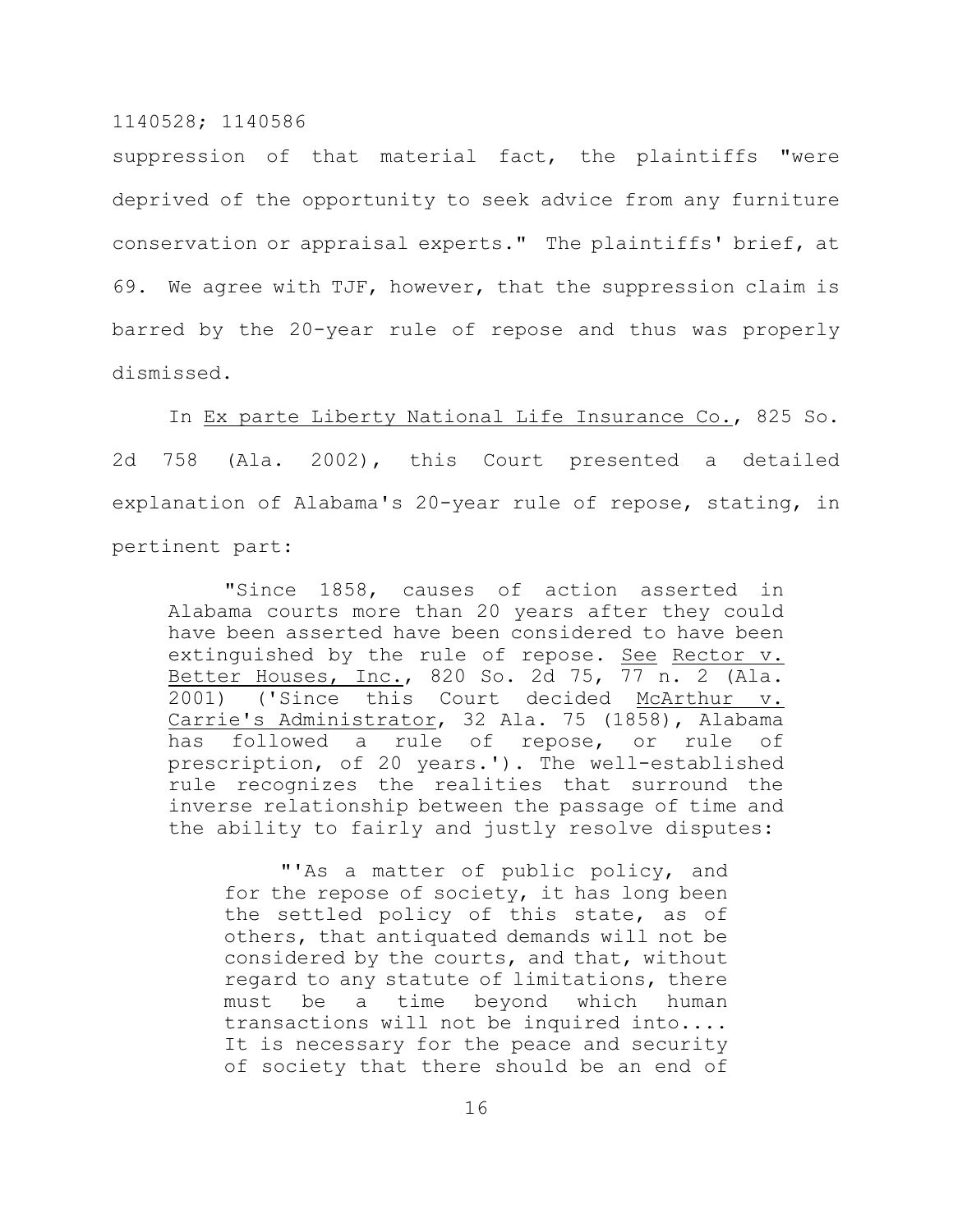litigation, and it is inequitable to allow those who have slept upon their rights for a period of 20 years, after they might have [brought an action], and after, as is generally the case, the memory of transactions has faded and parties and witnesses passed away, to [bring an action]. The consensus of opinion in the present day is that such presumption is conclusive, and the period of 20 years, without some distinct act in recognition of the [claimant's right], a complete bar; and, as said in an early case, "the presumption rests not only on the want of diligence in asserting rights, but on the higher ground that it is necessary to suppress frauds, to avoid long dormant claims, which, it has been said, have often more of cruelty than of justice in them, that it conduces to peace of society and the happiness of families, 'and relieves courts from the necessity of adjudicating rights so obscure by the lapse of time and the accidents of life that the attainment of truth and justice is next to impossible.'"'

"Snodgrass v. Snodgrass, 176 Ala. 276, 280–81, 58 So. 201, 201–02 (1912); see also Oxford v. Estes, 229 Ala. 606, 611, 158 So. 534, 538 (1934) ('Failure of memory, loss of evidence, death of parties, the probability that the whole truth cannot be ascertained and justice done, enter into the equation as a reason for the rule [of repose].').

"The rule of repose arose within the context of property disputes; however, the rationale underlying the rule is not so limited and, accordingly, the rule has been applied in other contexts, including those alleging tort claims. See Tierce v. Ellis, 624 So. 2d 553, 554–55 (Ala. 1993) (applying the rule to a paternity dispute); Ex parte Grubbs, 542 So. 2d 927, 930–31 (Ala. 1989) (applying the rule in the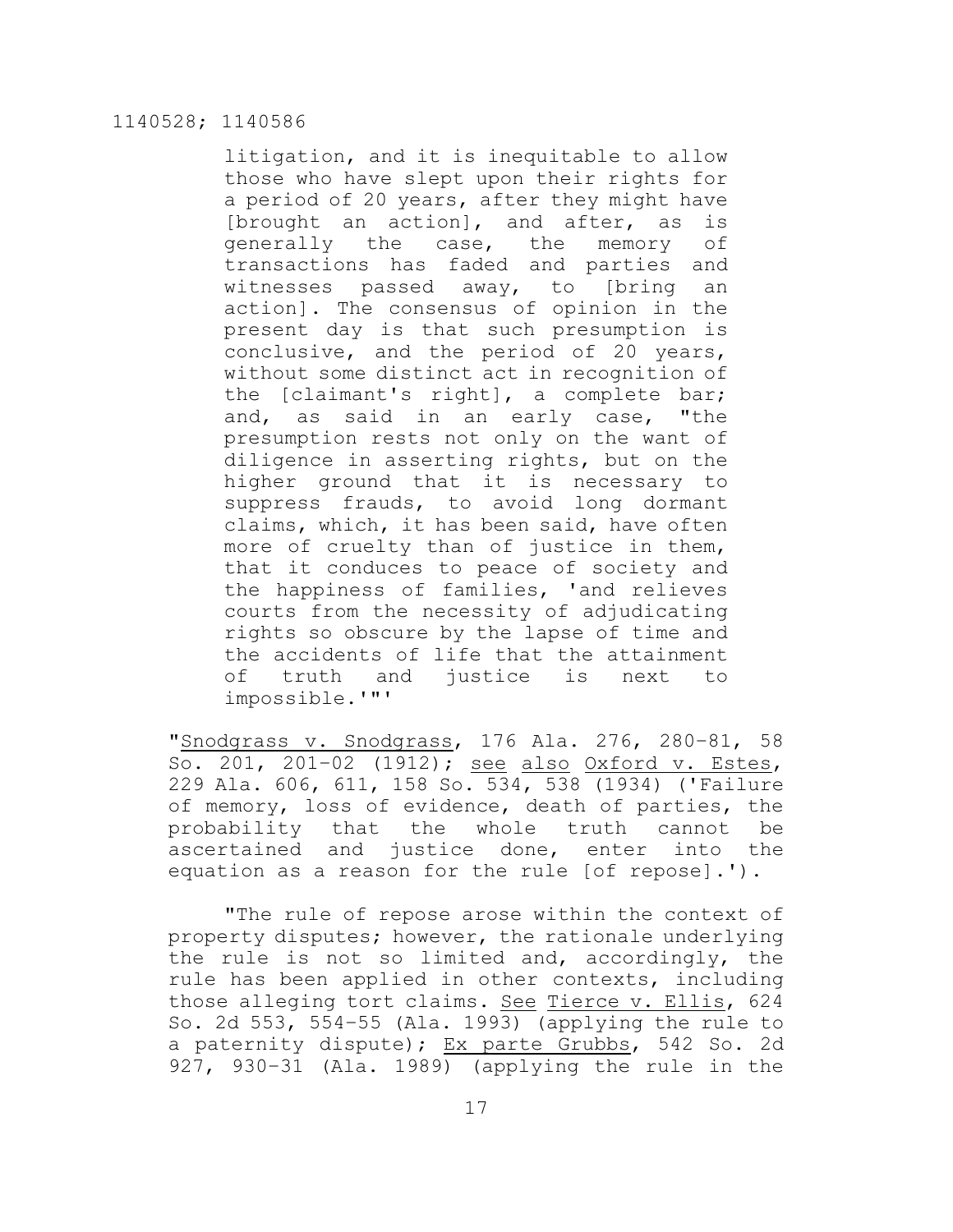context of a civil-rights violation claim under 42 U.S.C. § 1983); Barrett v. Wedgeworth, 518 So. 2d 1256, 1257–58 (Ala. 1987) (applying the rule to bar a claim that a divorce judgment had been procured by fraud); Ballenger v. Liberty Nat'l Life Ins. Co., 271 Ala. 318, 322, 123 So. 2d 166, 169 (1960) (holding that a conversion claim was barred by the rule of repose, and stating that '[t]he rule has been applied to various situations but always consistently and unvariably'); see also Moore v. Liberty Nat'l Ins. Co., 108 F.Supp.2d 1266, 1274–75 (N.D. Ala. 2000) (applying Alabama's rule of repose to bar claims virtually identical to the claims asserted in this case), aff'd, 267 F.3d 1209 (11th Cir. 2001).

"While the rule [of repose] is similar to a statute of limitations, the rule of repose is not 'dependent upon a statute and is broader in scope than a statute of limitations.' Rector, 820 So. 2d at 77 n. 2. The rule of repose is broader in scope than a statute of limitation in at least two ways.

"First, the rule is based solely upon the passage of time, see Boshell v. Keith, 418 So. 2d 89, 91 (Ala. 1982) ('[T]he only element of the rule of repose is time. It is not affected by the circumstances of the situation, by personal disabilities, or by whether prejudice has resulted or evidence obscured.') (emphasis added), and is not based upon concepts of accrual, notice, or discovery -- concepts that are applicable to statutes of limitation. See Baugher v. Beaver Constr. Co., 791 So. 2d 932, 934 n. 1 (Ala. 2000) (noting that because the limitations period set forth in Ala. Code  $\frac{1}{2}$  6-5-221(a) -- applicable to certain actions brought against architects, contractors, and engineers -- begins to run 'upon the substantial completion of the improvements, rather than upon the injury to the plaintiff's person or property or upon the accrual of the plaintiff's cause of action otherwise,' the statute is a statute of repose rather than a simple statute of limitations.)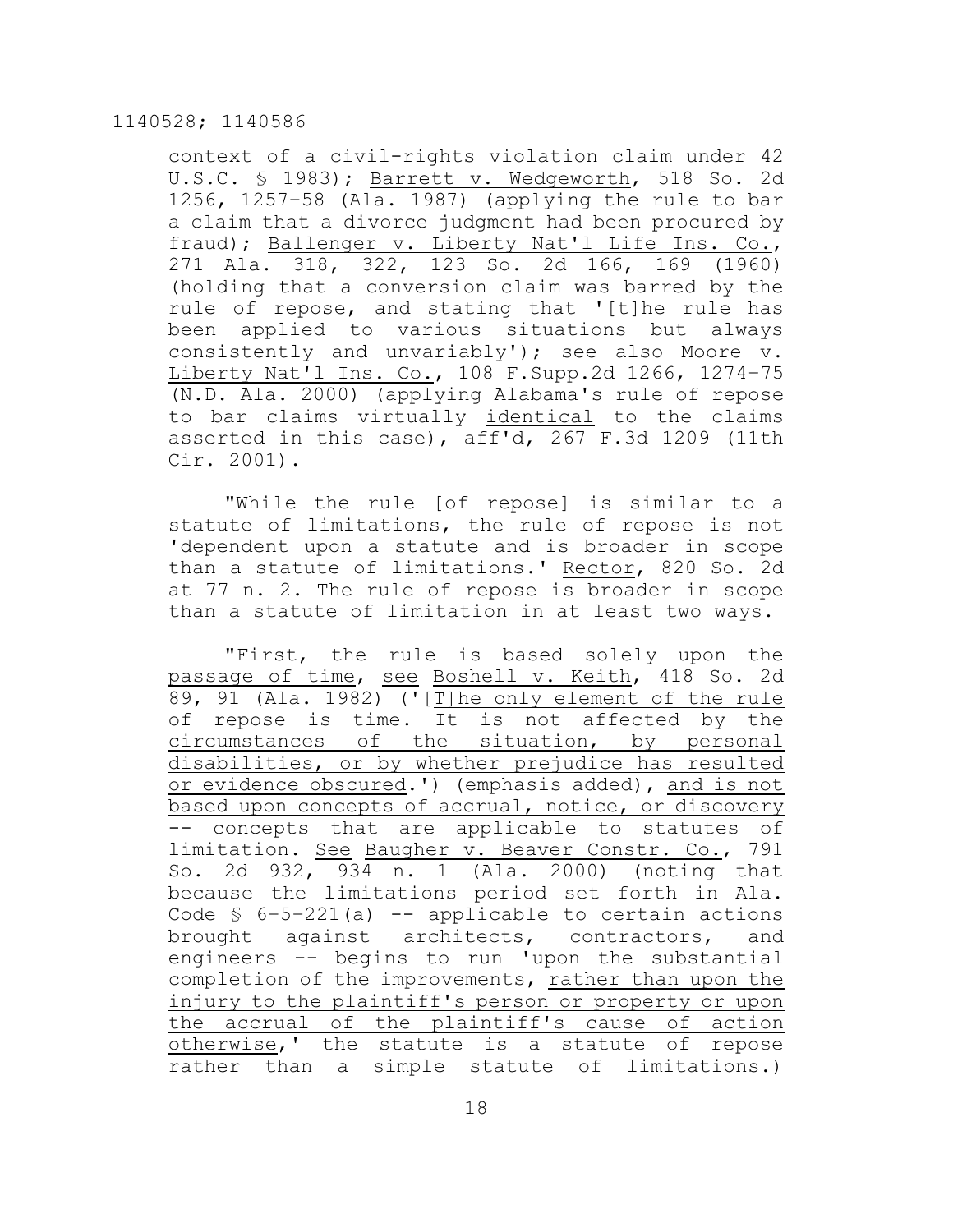(emphasis added); see Ballenger, supra, 271 Ala. at 322, 123 So. 2d at 169 (stating that '[l]ack of notice is not sufficient to avert the application of the doctrine' of repose); Merrill v. Merrill, 260 Ala. 408, 411, 71 So. 2d 44, 45–46 (1954) (noting that 'absence of notice' does not control the application of the rule, and that '[n]otice does have influence on the question of laches, but not on [repose]'); see generally 54 C.J.S. Limitations of Actions § 4 (1987) ('A statute of repose, however, limits the time within which an action may be brought and is not related to the accrual of any cause of action; the injury need not have occurred, much less have been discovered.'). Instead, the 'rule is couched in terms of the "running of the period against claims," "absolute bar to unasserted claims," "lack of diligence in asserting rights," "sleeping upon their rights," etc.' and is accordingly based upon 'the pre-existing right to assert a claim.' Boshell, 418 So. 2d at 92. Therefore, the 20–year period begins to run against claims the first time those claims could have been asserted, regardless of the claimant's notice of a claim. See Moore, supra, 108 F.Supp.2d at 1275 ('Application of the rule of repose has only one element -- the passage of twenty years time from the moment that the actions giving rise to the claim occurred -- and, if that time has elapsed, no claim can be pursued.').

"Second, the rule is broader than a statute of limitation in that '[w]hile a statute of limitations generally is procedural and extinguishes the remedy rather than the right, ... repose is substantive and extinguishes both the remedy and the actual action.' 51 Am.Jur.2d Limitation of Actions § 32 (2000); see Boshell, supra, 418 So. 2d at 92; Oxford, supra, 229 Ala. at 611, 158 So. at 538 ('It is not a presumption merely, but a rule of law, raising an absolute bar to ancient causes of action.'); Green v. Dixon, 727 So. 2d 781, 784 (Ala. 1998) ('"statutes of limitations affect the remedy"') (quoting Odom v. Averett, 248 Ala. 289, 291, 27 So.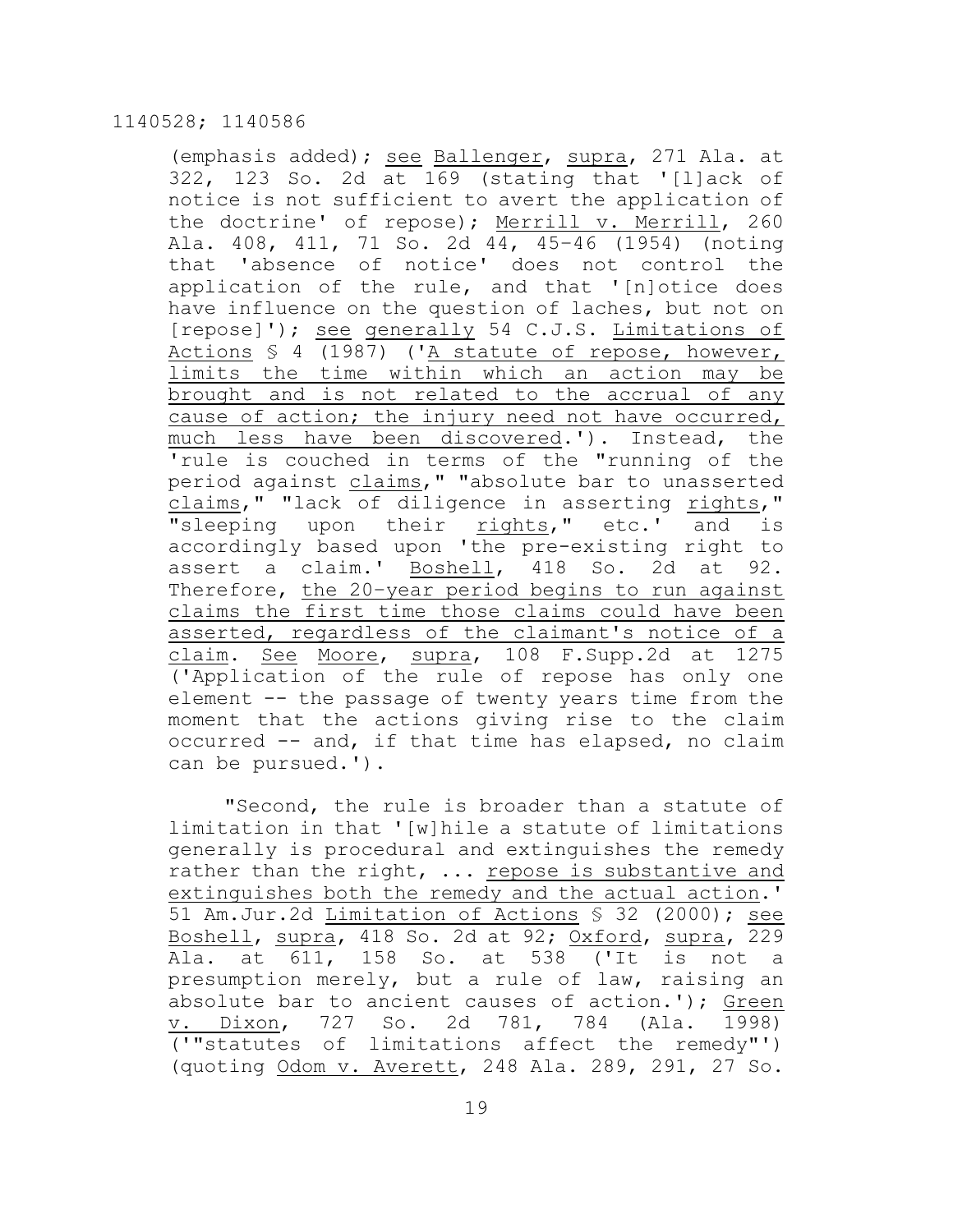2d 479, 480 (1946)); Jefferson County Sav. Bank v. Ben F. Barbour Plumbing & Elec. Co., 191 Ala. 238, 247, 68 So. 43, 46 (1915) ('Statutes of limitation go to the remedy, not the rights of parties.'); Moore, supra, 108 F.Supp.2d at 1275 ('While a statute of limitations is a procedural device that sets forth the time period within which an action is deemed to have accrued and that is capable of being waived or tolled, a rule of repose is substantive doctrine of the State, eliminating a cause of action, irrespective of its date of accrual.')."

825 So. 2d at 763-65 (footnotes omitted; some emphasis added).

The plaintiffs state that the first conservation work on the filing press and dressing table occurred, respectively, in 1983 and 1984; TJF states that it actually performed conservation work on the dressing table several years prior to 1984 and that that work was completed in either 1977 or 1978. TJF also states, in similar fashion to the plaintiffs, that it performed conservation work on the furniture in 1983 and 1984. Thus, under Alabama's rule of repose (as explained in the quotation above from Ex parte Liberty National), the claim expired no later than 2004 -- 20 years after the repair of the dressing table in 1984 and the restoration of the filing press in 1983. The plaintiffs' assertion that they only recently discovered the alleged suppression does not toll the application of the 20-year rule of repose. Spain v. Brown & Williamson Tobacco Corp., 872 So. 2d 101, 129 (Ala. 2003)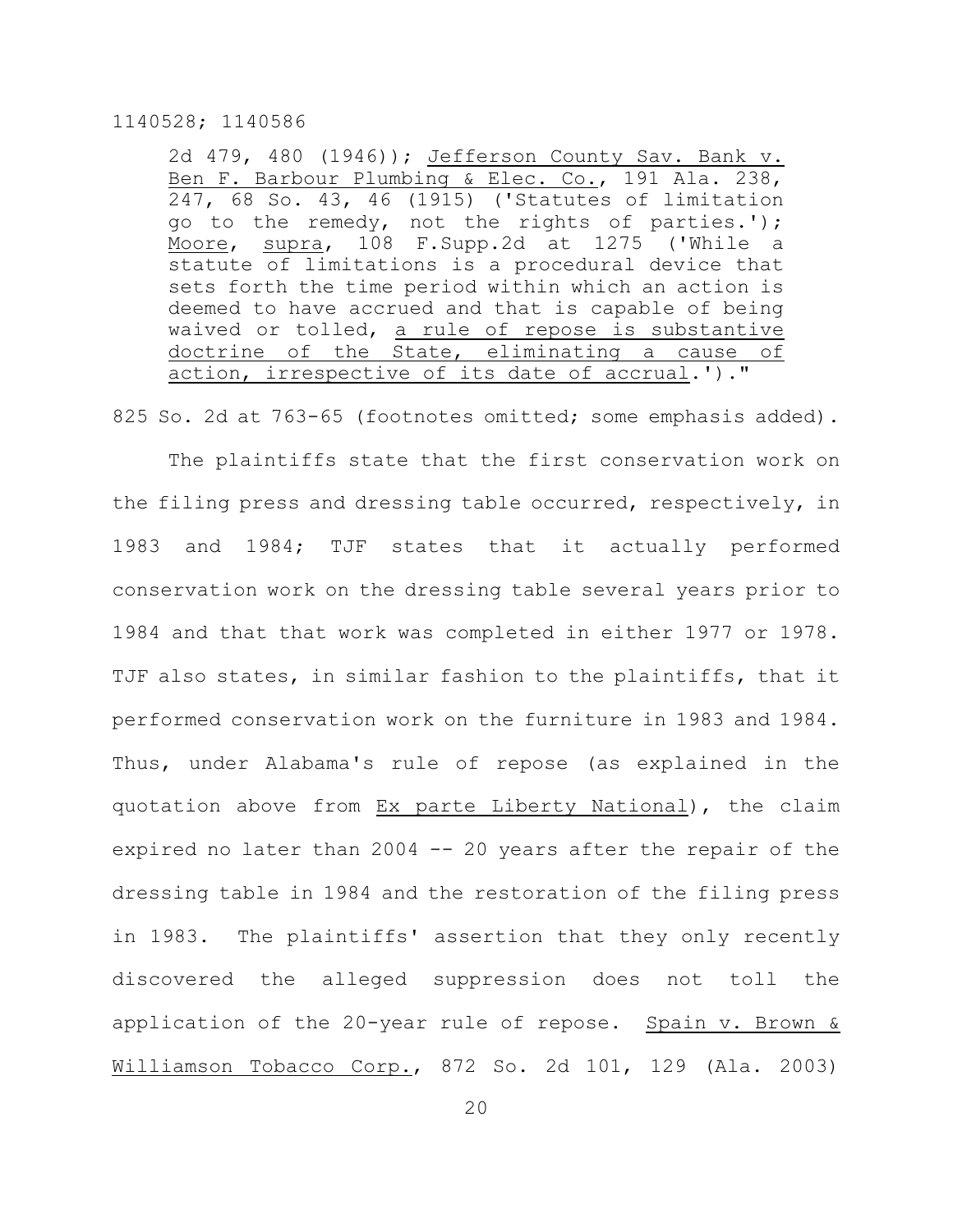(Johnstone, J., concurring in part, concurring specially in part, and dissenting in part) ("[T]he plaintiff's lack of discovery or notice of the existence of the claim does not prevent the running of the 20-year period of the rule of repose."). Accordingly, the trial court correctly granted TJF's motion for a JML as to the plaintiffs' suppression claim.

#### IV. Conclusion

We reverse the trial court's order granting the plaintiffs' motion for a new trial, and we remand the cause to the trial court to reinstate the original judgment entered on the jury's verdict for TJF. As to the plaintiffs' crossappeal, the judgment of the trial court is affirmed.

1140528 –- REVERSED AND REMANDED WITH DIRECTIONS.

Moore, C.J., and Bolin and Bryan, JJ., concur.

Murdock, J., concurs in the judgment of reversal and remand.

1140586 –- AFFIRMED.

Bolin, J., concurs.

Moore, C.J., and Murdock and Bryan, JJ., concur in the result.